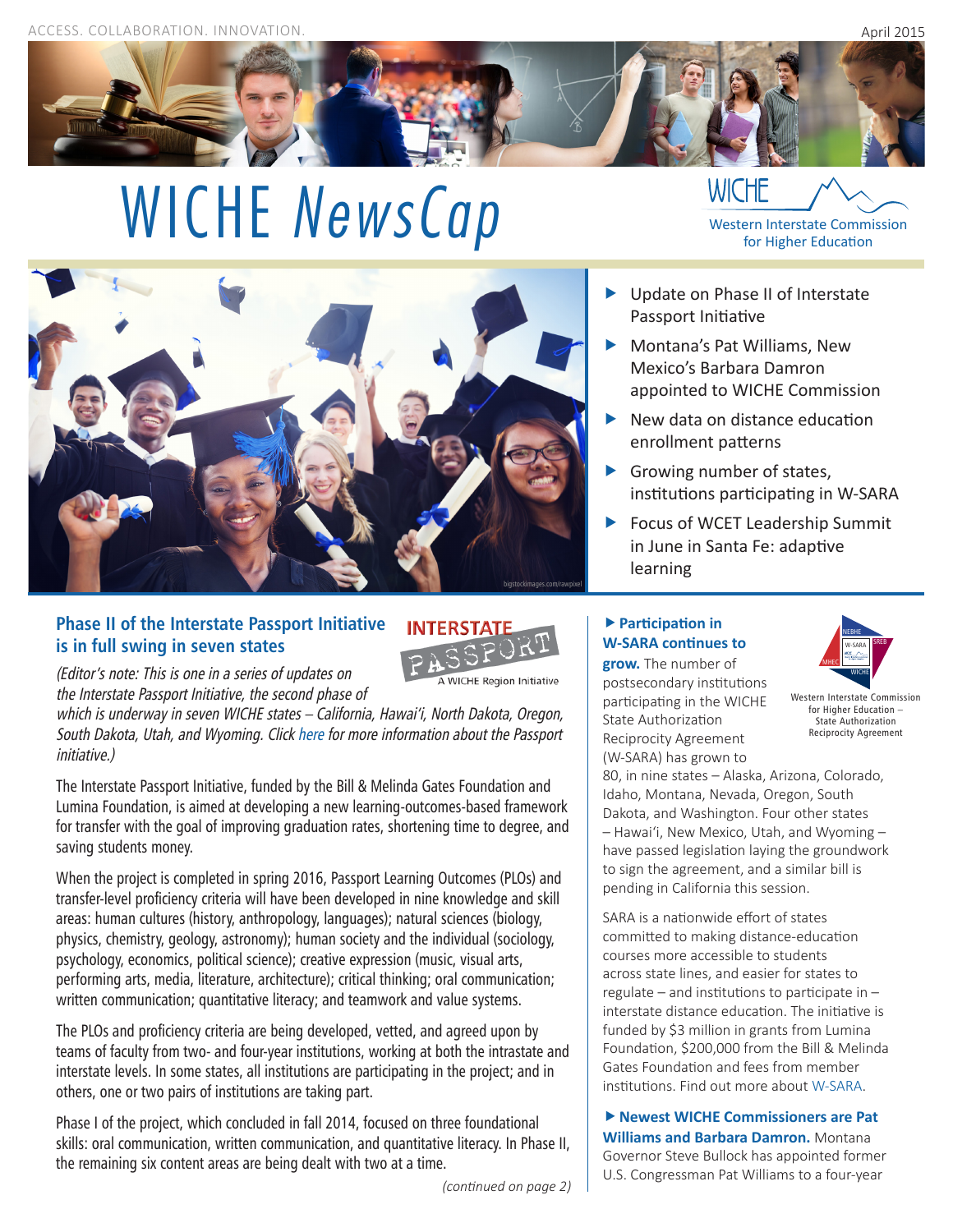term on the WICHE Commission. An educator by profession, Williams served nine terms (1979-1997) in the U.S. House of Representatives before returning to the University of Montana in Missoula, where he teaches courses in environmental studies, history, and political science. He was a member of the Board of Regents of the Montana University System in 2012- 13.

In New Mexico, Governor Susana Martinez has appointed Barbara Damron, cabinet secretary of the higher education department, to serve on the WICHE Commission through December 2016. Damron has been an associate professor at the University of New Mexico's College of Nursing since 2009. Over her career, she has served as a clinical nurse specialist, administrator, educator, and researcher, and was founding director of the first statewide comprehensive cancer nursing education program in the nation.

#### **Check out this useful infographic on distance education**

**enrollment**. WCET's Russ Poulin and Terri Taylor Straut recently put together an [infographic](http://wcet.wiche.edu/learn/busting-the-myth-distance-education) that provides a quick overview of distance education enrollment patterns, based on IPEDS Fall 2013 survey data, that might challenge popular opinion. Poulin and Straut also wrote a series of blogs: the [first](https://wcetblog.wordpress.com/2015/03/05/ipedssectors/) focusing on the 2013 survey statistics; the [second](https://wcetblog.wordpress.com/2015/03/10/ipedsenrollments/) comparing growth in distance education enrollment between 2012 and 2013; and the [third](https://wcetblog.wordpress.com/2015/03/12/ipedsstateenrollments/) examining the statistics on enrolled students from other states or other countries, especially in relation to state authorization regulations.

#### **Upcoming WCET Leadership Summit will focus on adaptive learning in higher**

**education**. On June 10-11 in Santa Fe, NM, WCET will convene institutional leaders and corporate innovators to explore the challenges

wcet summit

of choosing and applying an adaptive learning approach for remedial, undergraduate, and graduate education. The program will cover research findings on course grades and completion; ways that institutions have defined requirements for adaptive learning products; faculty roles and student feedback; and whether adaptive learning is a fad or a potential game-changer for addressing competencies, completion, and student costs in postsecondary education. Click [here](http://wcet.wiche.edu/connect/2015-adaptive-learning-summit) to register and to browse the preliminary program.

**WICHE Mental Health Program announces three new** 

**projects**. The WICHE Mental Health Program (MHP) has been chosen by the South Dakota Office of Judicial Services to conduct an analysis of the state's drug court system and make recommendations for improvement. MHP has also been awarded a contract by the U.S. Department of Veterans Affairs, Office of Rural Health, to develop a compendium of effective suicide prevention practices and tools for use in rural communities. In addition, MHP is providing assistance to the Hawai'i Department of Education in recruiting school psychologists, counselors, and behavioral health specialists to fill nearly 50 vacant positions across the state.

## **WCET's Russ Poulin to address Connect 2015 online learning conference**. WCET

Deputy Director Russ Poulin will be a featured speaker at LearningHouse's [Connect 2015](http://www.learninghouse.com/connect2015)  [conference](http://www.learninghouse.com/connect2015) July 9-10 in Louisville, KY. In a session titled "Linking Federal Regulations and Academic Practices," Poulin will outline the regulations



that are in play for distance education and technologymediated instruction as the Higher Education Act is set to be reauthorized later this year.

**Nationally recognized experts to speak at CHEO faculty workshop**. A professional development workshop will be held May 14-15 in Boulder, CO, for faculty participating in the Consortium for Healthcare Education Online (CHEO). Featured speakers will be Paul Stacey, associate director of global learning for Creative Commons; Sam Johnston, a research scientist for the Center for Applied Special Technology (CAST); and Gerry Hanley, executive director of California State University's Merlot (Multimedia Educational Resource for Learning and Online Teaching). For information about the workshop and other faculty professional development opportunities delivered through WICHE for CHEO participants, click [here.](http://www.wiche.edu/nanslo/initiatives-projects/current-initiatives/cheo/cheo-faculty-pd)

#### ▶ Be part of transforming higher education -

**join WCET!** Since 1989, the WICHE Cooperative for Educational Technologies (WCET) has been the leader in the practice and policy of technology-



enhanced learning in higher education. As a self-supporting unit of WICHE, WCET relies on memberships and corporate underwriting to bring key intelligence on technology-enhanced learning to higher education institutions, systems, and organizations. Membership provides access to WCET's growing community of innovators, leaders, and practitioners as well as the information you need to make critical decisions affecting student success. To learn more about the benefits of WCET membership, click [here](http://wcet.wiche.edu/contact-us/join-wcet).

### **Passport Phase II (continued from first page)**

In February, faculty teams from participating states gathered in Boulder, each team bringing their own state's learning outcomes as a starting point for development of PLOs in two lower-division general education knowledge areas: natural sciences and human cultures. The product of this interstate negotiation was a set of draft PLOs that the faculty teams took back to their states for vetting.

In mid-April, the faculty teams will return to Boulder to develop the transfer-level proficiency criteria for those two content areas, using a similar negotiation process. Also in mid-April in Boulder, faculty with expertise in critical thinking and creative expression will convene to develop draft PLOs in those two areas. The drafting, vetting, and negotiation processes for these two content areas will continue through late August.

In addition to this work, facilitators in each state are building awareness of and support for the Passport initiative by engaging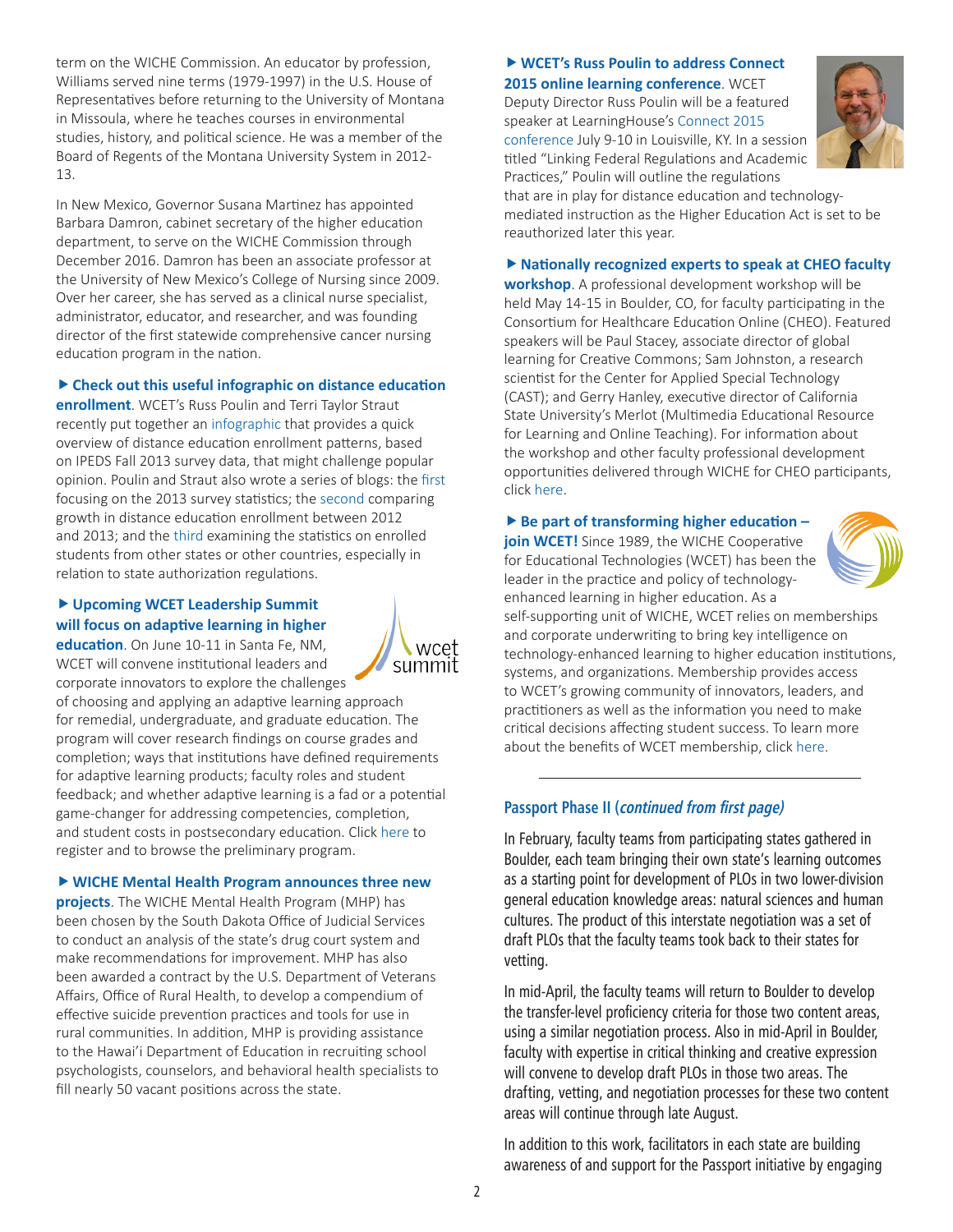a variety of stakeholders. Following is an update on what is happening in each of the participating states:

**California** – Debra David, senior advisor for Liberal Learning Partnerships, California State University Office of the Chancellor, is Passport State Facilitator. The grant partners are the statewide Academic Senates for the California Community Colleges (CCC) and California State University (CSU).

Six faculty members (three CCC and three CSU) participated on the intrastate team to develop a state set of learning outcomes in natural sciences. Representatives at the interstate meeting in Boulder included Farah Firtha, Chemistry Department, Mt. San Jacinto College, and Tom Krabacher, Geography Department, CSU Sacramento. Five faculty members (three CCC and two CSU) participated on the intrastate human cultures team, which was represented at the interstate meeting by Dolores Davison, professor of history and women's studies at Foothill College, and Stefan Frazier, associate professor of linguistics and language development at San José State University. The intrastate meeting for the critical thinking and creative expression content areas will be held at San José State University; the date and the full slate of participants have not been finalized.

A poster session on the Passport project will be presented at the Academic Resource Conference hosted by the Western Association of Schools and Colleges, April 22-24 in Oakland. The project will also be discussed at a workshop, titled "Re-envisioning General Education: Threshold Concepts and Wicked Problems," hosted by the CCC Success Network on May 8 at San José City College.

**Hawai'i** – Richard Dubanoski, dean emeritus of the University of Hawai'i, serves as the Passport State Facilitator. The two grant partners are the University of Hawai'i at West Oahu (UHWO) and Leeward Community College (LCC). Several faculty members from each institution attended the interstate negotiation meeting in Boulder, including the faculty leads for natural sciences – Fenny Cox, Biology Department, UHWO, and Michael Reese, Chemistry and Science Department, LCC – and the leads for human cultures – Suzanne Falgout, Anthropology Department, UHWO, and Paul Lococo, History Department, LCC. These faculty members are vetting the draft PLOs with their colleagues on the two campuses. The human cultures PLOs have also been presented to the UHWO General Education Committee and the LCC Faculty Senate.

For the next round of Passport learning outcomes – critical thinking and creative expression – faculty leads include Olivia George, Humanities Department, UHWO; Jim West, Arts and Humanities Department, LCC; Wojciech Lorenc, Creative Media Department, UHWO; and Susan Lum, English Department, LCC. The leads are meeting with faculty and administrators in several departments to develop the state sets of learning outcomes in critical thinking and creative expression.

**North Dakota** – As Passport State Facilitator, Thomas B. Steen, director of essential studies and professor of kinesiology and public health at the University of North Dakota, oversees Passport work at four institutions: Lake Region State College (two-year),

North Dakota State University (four-year, research-intensive), North Dakota State College of Science (two-year), and Valley City State University (four-year). The North Dakota Passport work has been championed and followed closely by the North Dakota General Education Council, the state's organization for faculty and staff discussion of issues and programs in general education. The council includes all 11 North Dakota University System public institutions, all five of the state's tribal colleges, and three private colleges/universities.

Faculty teams have been assembled in four Passport content areas: natural sciences, human cultures, critical thinking, and creative expression. Intrastate meetings on natural sciences and human cultures were held in preparation for the February negotiation meeting, which was attended by Steen and by Larry Peterson, director of accreditation, assessment and academic advising at North Dakota State University. An intrastate meeting on critical thinking and creative expression also was held in preparation for April negotiation meeting, which will be attended by Alan Church of Dickinson State University and William "Bill" Shay of the North Dakota College of Science.

The Passport will be on the agenda at the annual North Dakota General Education Summit on April 24 in Fargo. The Summit will include a session on the proposed revised state transfer agreement – GERTA Plus – including transition and implementation plans (if approved). North Dakota's Passport work will inform plans for GERTA Plus.

**Oregon** – Two Oregon institutions are participating in the Passport project: Western Oregon University (WOU) and Blue Mountain Community College. Sean Pollack, academic policy specialist at the Oregon Higher Education Coordinating Commission, serves as the Passport State Facilitator.

Like the other Passport states, Oregon has assembled intrastate faculty teams for each Passport content area. Representatives include Patricia Flatt, Chemistry Department, WOU – who attended the February meeting on natural sciences and human cultures – and Isidore Lobnibe, Anthropology Department, WOU. In preparation for the next two content areas – critical thinking and creative expression – an intrastate meeting was held in March with all participating WOU Passport faculty. Faculty representatives include Paul Disney, Business/ Economics Department, WOU; Jackie Ray, Library and Media Services, Blue Mountain CC; and Diane Tarter, Art, WOU.

Information about the Passport project will be presented at the Higher Education Coordinating Commission Student Success Committee on May 13; the Joint Boards Articulation Commission meeting in early May; and the Oregon Registrars' Annual Meeting on May 19.

**South Dakota** – Paul Turman, vice president for academic affairs for the South Dakota Board of Regents, serves as the Passport State Facilitator. The Board of Regents provides oversight for the six public four-year institutions (Black Hills State University, Dakota State University, Northern State University, South Dakota School